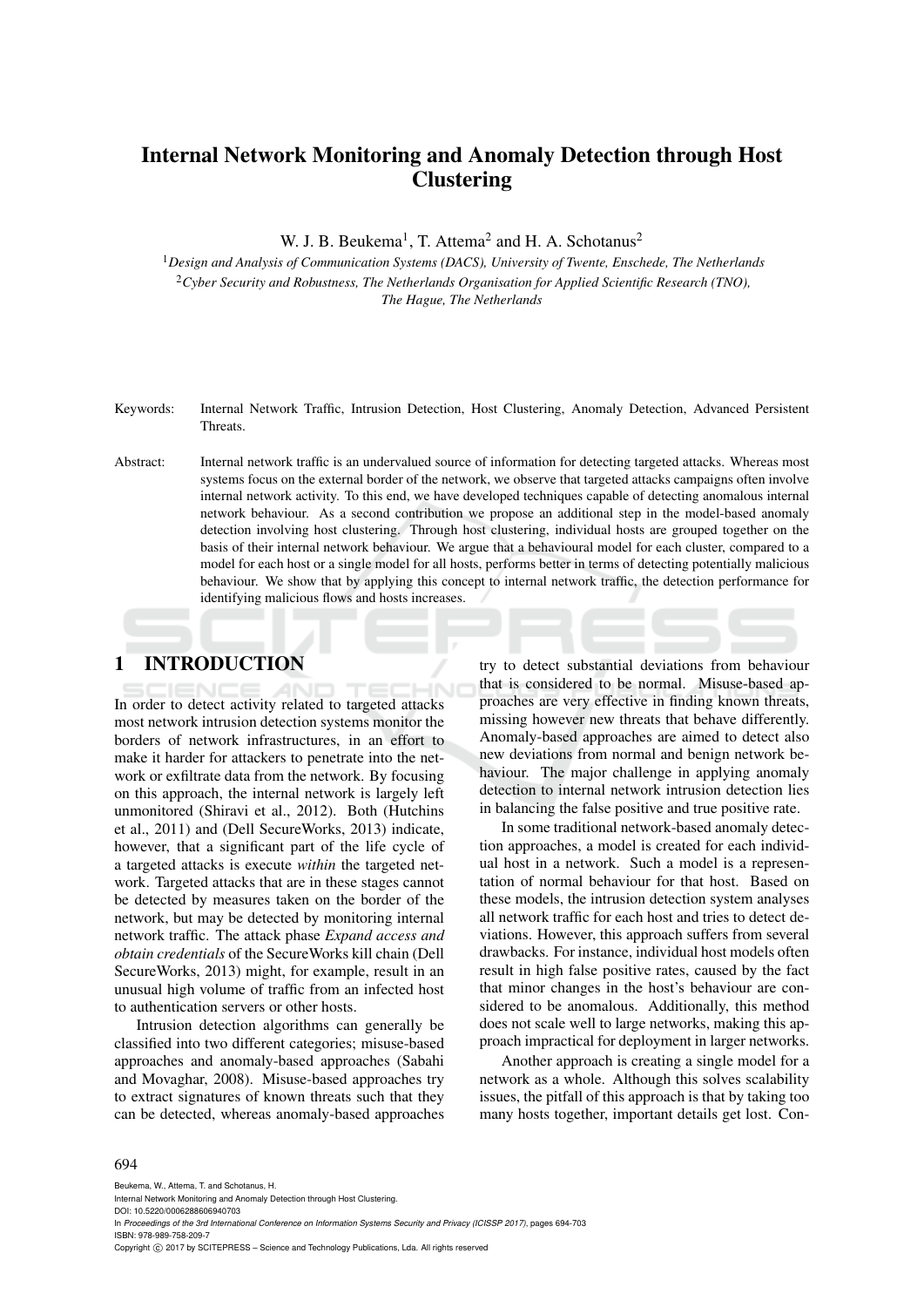sider, for example, a workstation that starts behaving like a server. This behaviour is clearly anomalous, but if both workstations and servers are included in the same model the behaviour of this host is unlikely to be detected.

In other words, the problem with existing approaches is that despite currently being the best option to identify undiscovered threats, anomaly-based intrusion detection suffers from some serious limitations which may make its use impractical. The question therefore is how anomaly-based intrusion detection can be improved such that it is feasible to be used it in practice.

The research presented in this paper is conducted in the partial fulfilment of the requirements for the degree of Master of Science at the University of Twente. A more comprehensive description of the methods and results can be found in (Beukema, 2016). This research is aimed at developing techniques that contribute to the detection targeted attacks.

To this end, we propose a novel anomaly detection algorithm that is based on internal network traffic, i.e. network traffic between hosts on the internal network that does not cross the border with the (external) Internet. We argue that internal network traffic is a valuable source of information in detecting network intrusions and we have developed new techniques to make use of this source.

Secondly, we propose the use of clustering techniques to enhance our anomaly detection approach. These techniques allow us to group the hosts in a network that display similar behaviour together. As we will show, separately modelling the different clusters results in models that are on the one hand robust to minor behavioural changes of hosts and on the other hand capturing only a specific type of behaviour. Hence, for each cluster, a model is created, describing how entities within the cluster are expected to behave. We will specifically focus on the internal network behaviour that is displayed by hosts.

The novelty of this study is twofold. First of all, the presented approach models internal network behaviour and detects deviations from this behaviour. Secondly, host clustering is used to improve the intrusion detection algorithms that are used.

More generally, the proposed clustering techniques may be applied in other domains as well. Even though this research focuses on internal network traffic, the proposed method may be applied to solutions such as user behaviour analysis and host behaviour analysis. In this sense, a more general contribution of this research is providing a new way of enhancing anomaly detection when dealing with vast amounts of data.

#### 1.1 Related Work

Research in the field of targeted attack detection is progressing rapidly. More and more intrusion detection systems (IDSs) are becoming available, aiming to mitigate cyber-security risks. In (Sabahi and Movaghar, 2008) a taxonomy of different characteristics of existing IDSs is given. This taxonomy indicates that IDSs can be differentiated based on the data source they use. Host-based IDSs, such as virus scanners and other end-point protection mechanisms, are installed on individual hosts and monitor in much detail the behaviour of the host (Scarfone and Mell, 2007). In contrast, network-based IDSs monitor the network traffic generated by hosts.

In (Ehrlich et al., 2010) network traffic is analysed in order to detect spam bots and their controllers. This article present a Bayesian classification algorithm to distinguish between legitimate mail servers and spammers. In (Xiao et al., 2015) a method for detecting temporal inconsistencies in network traffic is presented. Many aspects of network behaviour are consistent over time and inconsistencies can be a sign of malicious behaviour. A more exhaustive overview of network traffic detection techniques is given in (Roy and Chaki, 2014).

As was mentioned before, one can also differentiate between misuse- and anomaly-based IDSs. A survey of commonly used techniques is given by (Lazarevic et al., 2005). Despite the progress made in the field of anomaly detection, available IDSs still tend to focus on misuse-based techniques that require knowledge about cyberattacks and system vulnerabilities (Research and Markets, 2015).

Clustering techniques have been studied even more extensively. Overviews of various network- or graph-based clustering techniques are given in (Xu et al., 2005) and (Akoglu et al., 2015). More recent the concept of host clustering has also been studied (Xu et al., 2011; Wei et al., 2006). These studies focus on clustering hosts that are active on the Internet in order to detect, for example, botnets. The idea of making use of clustering techniques to improve anomaly-based approaches has been applied before. (Hutchins et al., 2011) apply clustering techniques to the results of their anomaly detection approach in order to detect false positives. To the knowledge of the authors, the use of clustering techniques to separately model hosts with similar behaviour has not been proposed before.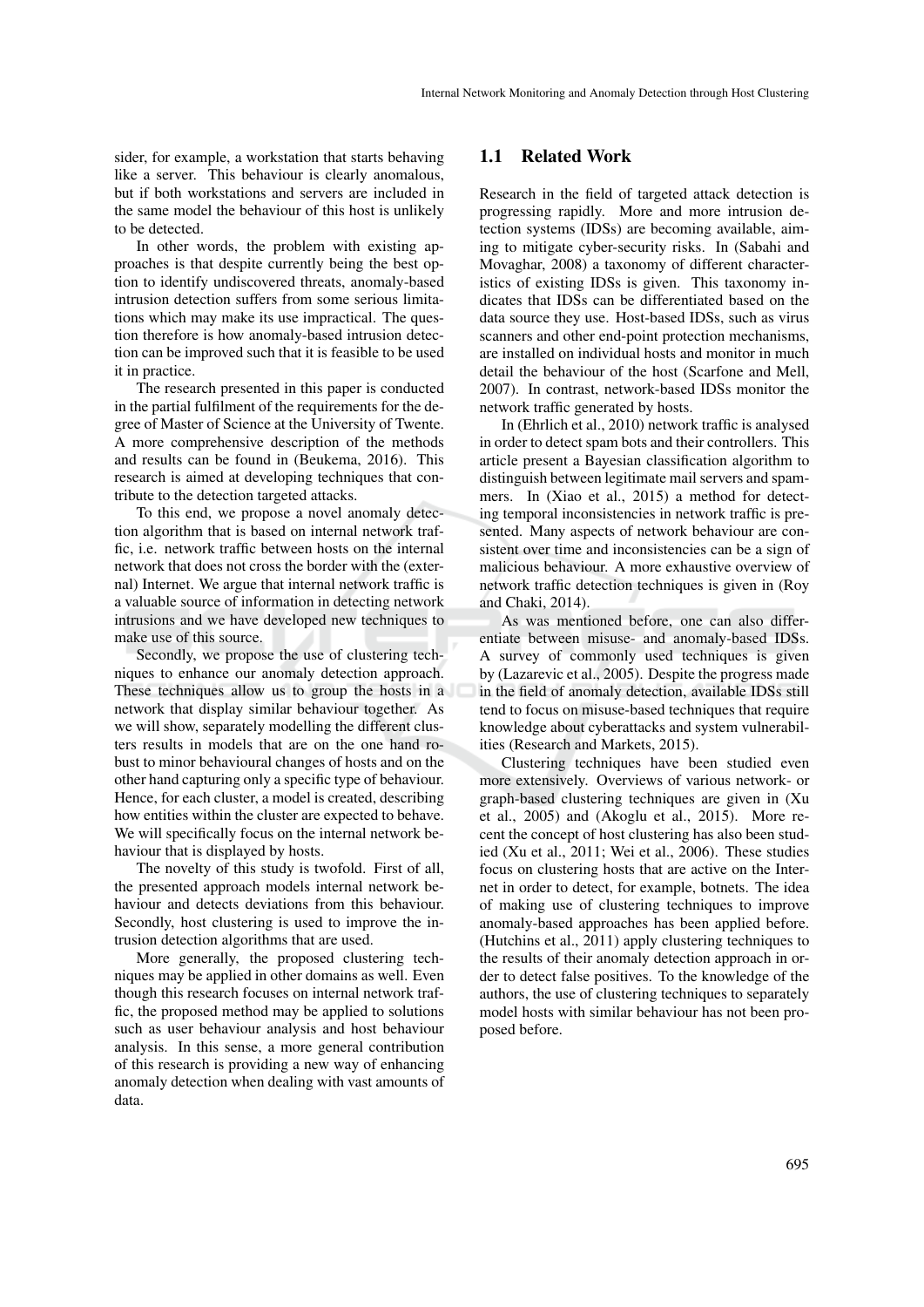# 2 INTERNAL NETWORK **TRAFFIC**

With existing, common IDS technologies, networks are often protected according to the eggshell principle (Shiravi et al., 2012): strong on the outside, soft on the inside. In other words, the border between the internal network and the (external) Internet is wellmonitored, while the activity of hosts on the internal network is hardly taken into account. This implies that once an attacker has gained foothold in the target environment, it can relatively easily move around the network in order to expand its access, making it more likely the attacker will be able achieve its goal. In this section we argue that internal network traffic, i.e. traffic inside the internal network, is another valuable source in detecting targeted attacks. Depending on the amount and geographical dispersion of hosts that are monitored, the internal network be anything from a Local Area Network to a Wide Area Network. The attack surface of common day networks is ever increasing and the first line of defence may not be able to mitigate all attacks. Making use of this additional source of information provides monitoring beyond the first line of defence to provide a more complete overview of possible attackers activity.

#### 2.1 Attack Campaigns

The life cycle of targeted attacks, such as presented in (Dell SecureWorks, 2013) model the typical behaviour of targeted attacks. These life cycles describes the different phases of attack campaigns, starting with the phase *Define Target* and ending with the phase *Cover Tracks*.

As can be inferred from this life cycle, a number of the attack phases involve Internet traffic. However, there are also some attack phases that take place between the borders of the targeted network. The phases *Expand access and obtain credentials*, *Strengthen foothold* and in some cases the phase *Cover tracks* hardly result in any external network traffic and therefore go undetected by most existing IDSs.

As intrusion detection ought not to depend solely on intercepting attacks in the phases that generate external network traffic (Byrne, 2013), it is vital to develop methods to detect intrusions in the other stages as well. As the aforementioned phases have a strong component of internal network traffic, it is worthwhile to investigate this area further. In the next paragraphs, some bigger, well-described attackcampaigns are evaluated for their internal network aspect.

Stuxnet (Langner, 2011) was an advanced attack

employing worms, targeted at an Iranian nuclear facility. This attack successfully changed the rotor speed of the facility's centrifuges causing them to be destroyed. Stuxnet made use of several zero-day vulnerabilities to automatically spread itself within the network in order to find and infect the systems controlling the centrifuges. Moreover, a P2P network structure was set up between the infected hosts part of the same (internal) network. This P2P network enabled the infected hosts to distribute updates among each other. Since the targeted network was not connected to the Internet this attack could not have been detected by monitoring external network traffic.

Duqu (Bencsáth et al., 2012) was an attack that is supposedly related to Stuxnet. Duqu seemed to be aimed at acquiring sensitive information by collecting, for example, keystrokes, screenshots, browser history and system logs from the infected hosts. Similar to Stuxnet, Duqu made use of a P2P network aiming to connect protected systems to the Internet via less protected hosts that were connected to the Internet.

Flame (Virvilis and Gritzalis, 2013) (also known as Flamer or Skywriter) was an attack with the main objective of espionage, for example making screenshots and microphone recordings. An advanced way in which Flame propagated itself through the network was by impersonating the Windows Update Server. Moreover if Flame would infect a domain controller, it would infect the controlled hosts as well by creating backdoor accounts.

Carbanak (Kaspersky, 2015) was an attack campaign targeting financial institutes. Carbanak enabled cyber criminals to steal large sums of money (estimations vary between 300 million USD and 1 billion USD). By taking its time to learn typical user behaviour, the attackers were able to infect the right systems and stay under the radar at the same time.

Each of the studied attack campaigns show that there is a strong internal network traffic aspect present. Particularly in the *Expand access and obtain credentials*, *Strengthen foothold* and *Perform attack* stages of the attack life cycle of (Dell SecureWorks, 2013), it can be shown that an targeted attack might lead to abnormal internal network traffic patterns once the attacker has completed the initial intrusion. Supported by this, we argue that it is beneficial to take internal network traffic into account when looking for advanced network intrusions.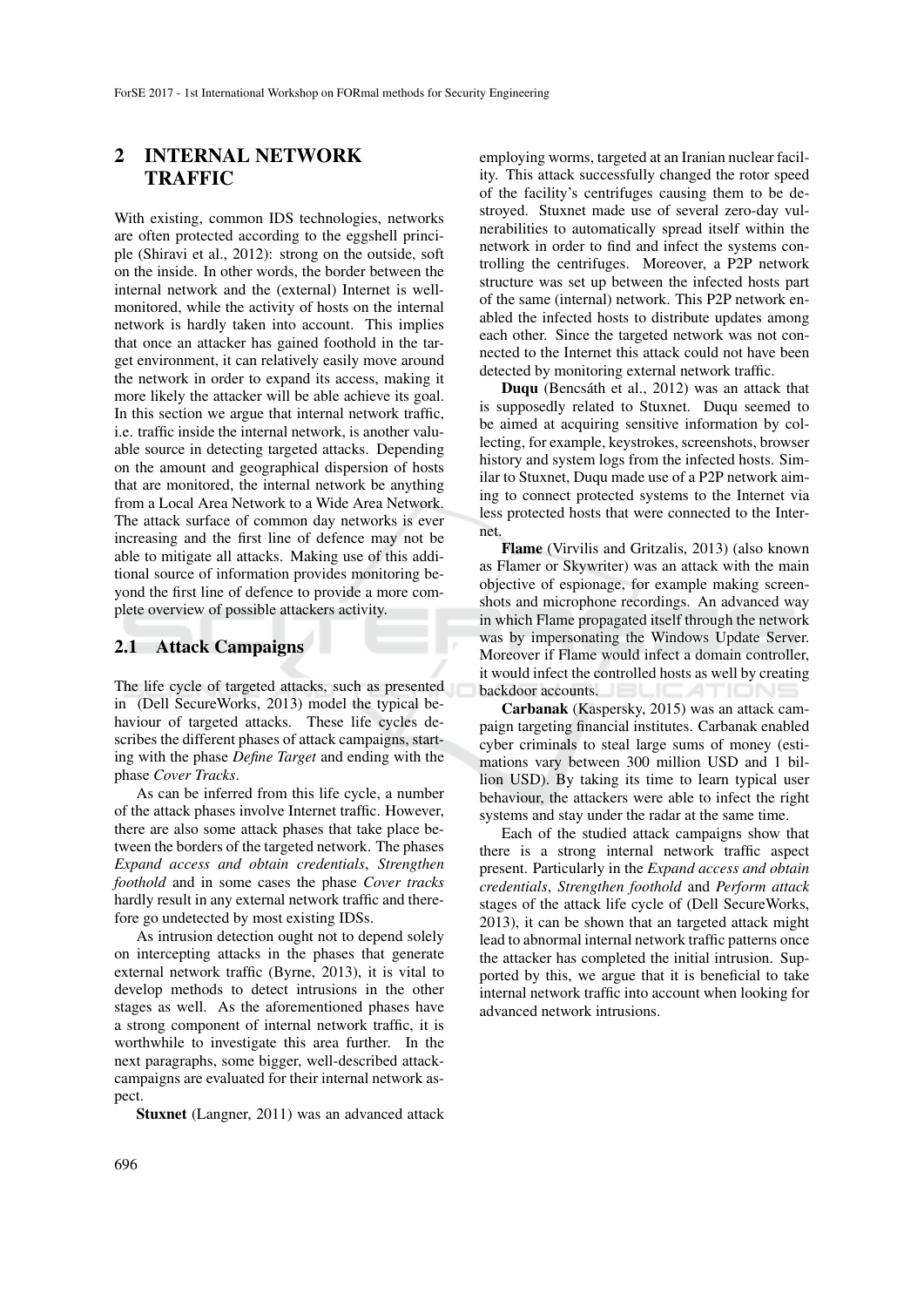## 3 ANOMALY DETECTION

Another important aspect of targeted attacks is that they are typically highly sophisticated and targeted at specific organisations or sectors making use of new techniques and vulnerabilities. For this reason, we aim to develop an anomaly-based approach in detecting malicious internal network patterns that have not been seen before. In particular, we are interested in detecting unexpected and deviating communication behaviour of hosts on the internal network.

The challenge in developing this anomaly-based solution lies in creating an accurate model that describes normal communication behaviour of hosts. Not all hosts will display similar behaviour. A network consists of many different types of hosts such as workstations, file servers, domain controllers and printers. Behaviour that is typical for one type of host might be anomalous for another type of host. Therefore creating a single model for all hosts in a network might result in an inability to detect relevant anomalies. On the other hand, creating a different model for each of the hosts might result in very specific models that will detect even minor behavioural changes. As reasoned before, this is likely to significantly increase the false positive rate, decreasing the overall accuracy of the intrusion detection. For this reason, we propose to enhance the anomaly detection approach by making use of host clustering. Host that exhibit similar behaviour are clustered together and for each of the resulting clusters a behavioural model will be created. The behavioural model indicates which behaviour that is expected to be observed. Network activity not adhering to this model is marked as anomalous.

#### 4 CLUSTERING

In many domains it is useful to identify patterns in a given set of data for analysis of other (similar) data. In other words, given training data, one wants to come up with a pattern that helps predicting the behaviour of (unseen) test data, or one wants to determine whether (unseen) test data is part of the same category as the training set. The process of recognising a pattern, called learning, is divided into *supervised* learning and *unsupervised* learning, also known as respectively *classification* and *clustering* (Jain, 2010).

The main goal of data clustering is to "discover natural grouping(s) of a set of patterns, points, or objects" (Jain, 2010). In literature, there are many ways to determine such natural groupings. There are numerous clustering methods available, all using dif-

ferent algorithms that may result in different clustering for the same input data. Research by Jain et al. (Jain et al., 2004) compared 35 different clustering algorithm and they were able to show that these algorithms can be divided into three groups (heuristicbased, density-based and model-based) giving similar results within these groups.

By means of these clustering techniques, it is possible to create groupings of hosts that are in some respect similar. This aspect of similarity might be a valuable contribution in creating a wider understanding of user behaviour.

The behaviour of hosts in a network follows to some degree regular patterns, with many small and harmless deviations, however. These deviations might cause high false positive rates in the case of modelling a single host. Clustering might overcome this phenomenon by taking the 'average' behaviour of similar hosts together. Since the hosts in a single cluster are in some respect alike, it can be argued that the differences in behaviour between the hosts are acceptable, and hence fall within the bounds of normal behaviour. Using this 'common' or 'average' behaviour of the clustered hosts, it might be possible to create a more accurate definition of what normal behaviour is for the hosts concerned.

Following this line of reasoning, this approach will reduce the number of false positives, as what might be seen as an anomaly for an individual host might not be an anomaly for hosts of the same cluster, hence not marking such events as anomalous. Yet, it is expected that it will not reduce the true positive rate, as true abnormalities are expected to be anomalous compared to the cluster's common behaviour as  $w<sub>e</sub>11$ 

In this work, *k*-means (MacQueen, 1967), Mean shift (Comaniciu and Meer, 2002), Louvain Community Clustering (Fortunato, 2010) and Stochastic Blockmodel Clustering (SBM) (Holland et al., 1983) are compared in the context of host clustering-based anomaly detection. The main differences between the algorithms are provided in table 1.

Table 1: Overview of the reviewed clustering methods, with their classes and type of input.

| <b>Clustering method</b> | <b>Class</b>                             | Tvpe                |
|--------------------------|------------------------------------------|---------------------|
| $k$ -means               | Heuristic-based→ Pattern-based           | Vector quantisation |
| Mean shift               | Density-based $\rightarrow$ Mode seeking | Vector quantisation |
| Louvain                  | Density-based                            | Graph-based         |
| Stochastic Blockmodel    | Model-based                              | Graph-based         |

*k*-means and Mean shift are both based on vector quantisation, meaning that the data subject to the clustering method has to be expressed as points in a multidimensional vector space. In this work, we investigate vector-based clustering methods based on host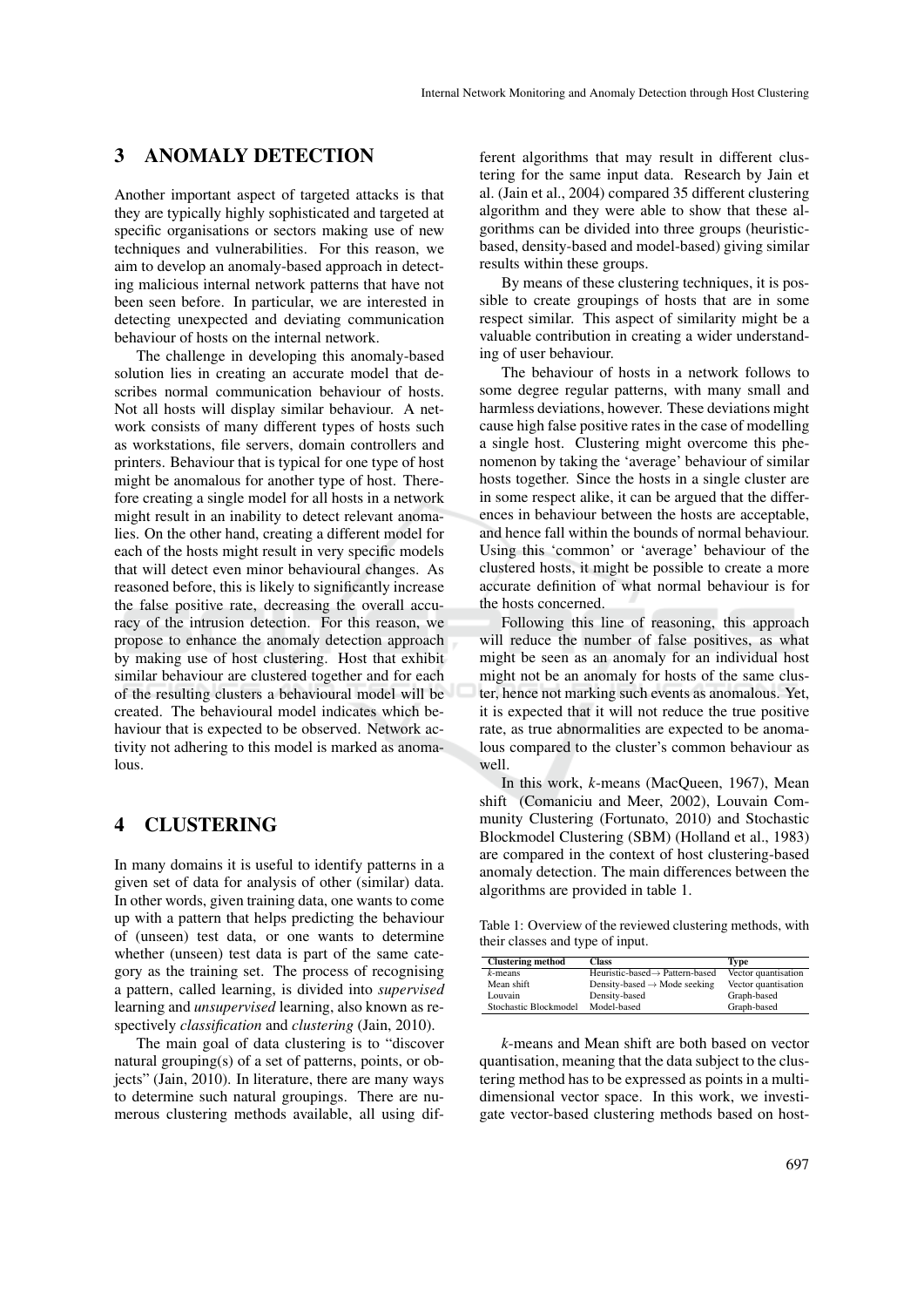features such as the number of outgoing/incoming connections, the number of bytes sent and received, and the communication protocols used.

Graph-based clustering techniques focus on the communication partners of hosts, whereas vectorbased approaches look at how (e.g. the number of bytes and the protocols used) a host is communicating. Louvain and SBM, on the other hand, are graphbased. Algorithms of this type of clustering require a graph, of which the connectivity (i.e. the adjacency matrix) is used to derive a clustering. As internal host networks data is relational, this type of clustering can be applied.

#### 5 EVALUATION

An overview of the proposed anomaly detection method is provided in figure 1. See also (Beukema, 2016) for a more detailed description of the proposed approach.

Training Phase. Training data is the data used to create the model, which will serve as 'ground truth'. The behaviour of this data is assumed to be the 'normal behaviour' of the network under investigation. The data used in both training and test stage is flow data (Claise et al., 2015). Flow data is a common way of summarising network activity. Capturing flow data requires the network environment to have deployed internal network traffic flow probes, which are aggregated at a single system so they can be analysed. Table 2 shows the relevant flow information that was captured and that is used for clustering and anomaly detection.

Normalisation. After collection, the data is normalised first, which involves parsing the data into a common data format. Table 2 contains both numerical and categorical features. The categorical features are transformed into numerical ones by applying onehot encoding (Harris and Harris, 2012). Moreover, any noise present in the data is removed in this phase. Typically lots of traffic is communicated over the network making it challenging to extract the relevant information. Network scans by other security products might, for example, obfuscate the relevant host behaviour. Removing noise from the data set is therefore an important step in order to reveal the relevant information. This is done by consulting experts with good knowledge of the network under consideration. These experts enable us to filter out network traffic, such as network scans, which is obfuscating relevant information.

Host Clustering. After the normalisation, it is possible to obtain a clustering of the hosts in the net-

work by applying one of the aforementioned clustering techniques. The result of this stage is a mapping for each IP address to a single cluster. The two vector quantisation clustering methods (Table 1) group the hosts based on the numerical features obtained in the previous normalisation phase. The graph-based clustering methods group only make use of the (weighted) graph structure of the network. In this graph the nodes represent the hosts and the weight of the edges is determined by the number of flows from the source to the destination host.

Modelling. The obtained clustering is used as input for the modelling stage, in which for each cluster a definition of common behaviour is determined. This definition consists of several *features* that describe certain aspects of the behaviour of hosts within the cluster.

Typically, histogram-based approaches have been used in the past for this type of anomaly detection (Denning, 1987; Eskin, 2000; Eskin et al., 2001). Sometimes referred to as frequency or counting-based approaches, it is a simple non-parametric statistical technique in which histograms are used to maintain a profile of the 'normal' data.

There are some strong drawbacks to the histogram-based approach. Most importantly, considering combinations of features is inefficient using this approach. For *n* features, one could just consider *n* histograms. However, with this approach, combinations of values are not taken into account (e.g. bytes vs. duration, destination vs. port number). In the end, *n*! histograms are needed to cover all possible combinations of features. To overcome this, we use Support Vector Machines (SVM) (Boser et al., 1992; Schölkopf et al., 2001) to model the normal behaviour of the different clusters. SVMs have been as a network-based anomaly classifier before in other works (Zhang et al., 2015), (Eskin et al., 2002), (Li et al., 2009). The big advantage of choosing SVM over an histogram-based approach is that all combinations of features are automatically taken into account. In other words, each entry is evaluated in terms of how anomalous the combination of all features taken together is.

Thus, an SVM is created for each cluster and trained with flows from the training data. Specifically, each flow is represented in the SVM using the following seven features:

| Bytes_A $\rightarrow$ B    | Bytes_ $A \leftarrow B$   | Relative_Start |  |  |
|----------------------------|---------------------------|----------------|--|--|
| Packets_ $A \rightarrow B$ | Packets_ $A \leftarrow B$ | Duration       |  |  |
| Destination_Cluster        |                           |                |  |  |

Except for the last attribute, all are numeric attributes and can therefore be directly processed by an SVM. The latter is a categorical attribute, and hence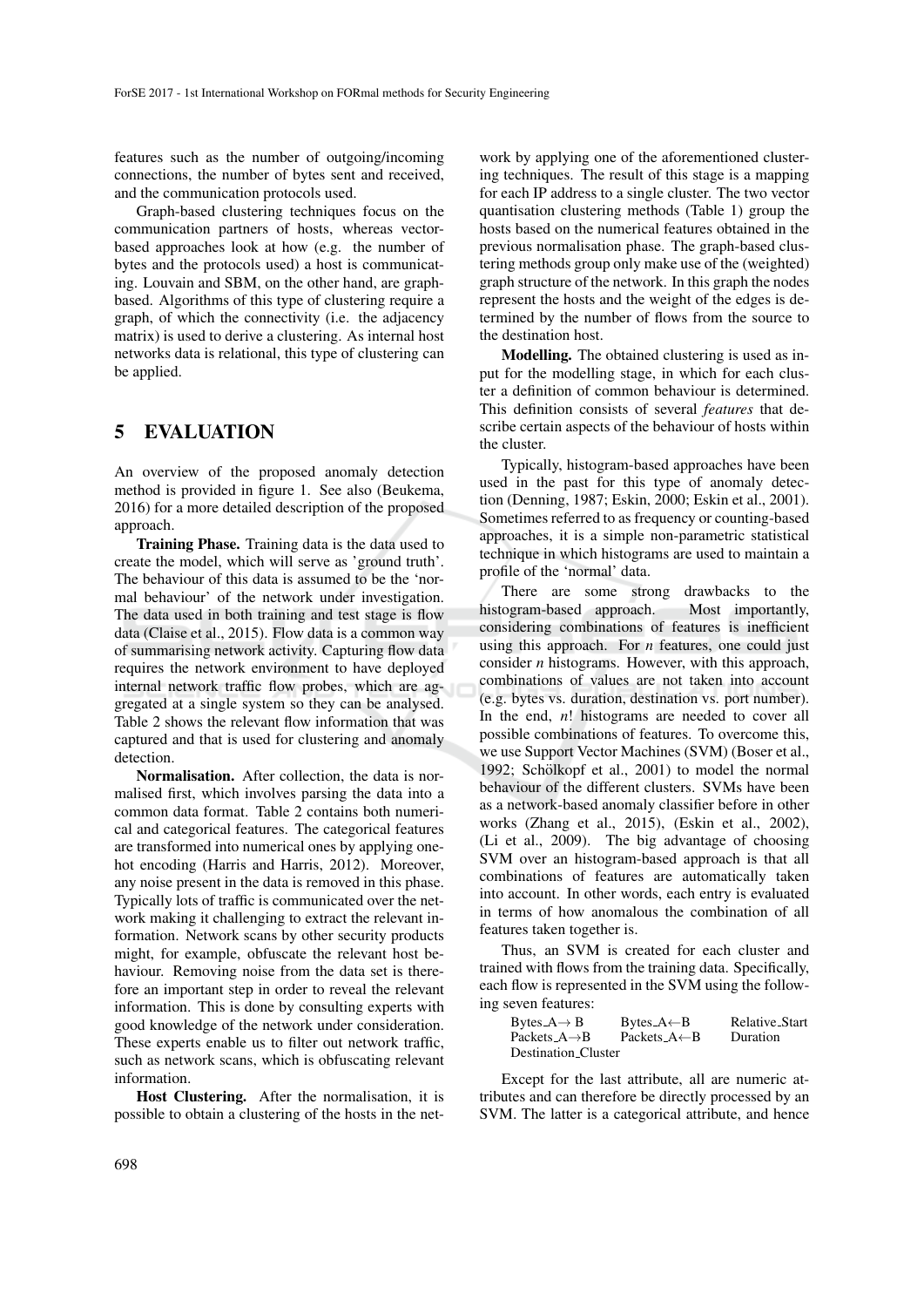

Figure 1: Flow diagram of the proposed host clustering-based anomaly detection algorithm.

Table 2: Overview of used IPFIX fields for anomaly detection.

| <b>Name</b>              | ID | <b>Description</b>                                         |
|--------------------------|----|------------------------------------------------------------|
| octetDeltaCount          |    | The number of octets since the previous report (if any) in |
|                          |    | incoming packets for this Flow.                            |
| packetDeltaCount         | 2  | The number of incoming packets since the previous report   |
|                          |    | (if any) for this Flow.                                    |
| deltaFlowCount           | 3  | The conservative count of Original Flows contributing to   |
|                          |    | this Aggregated Flow.                                      |
| sourceTransportPort      | 7  | The source port identifier in the transport header.        |
| sourceIPv4Address        | 8  | The ipv4 source address in the IP packet header.           |
| destinationTransportPort | 11 | The destination port identifier in the transport header.   |
| destinationIPv4Address   | 12 | The ipv4 destination address in the IP packet header.      |
| flowEndSysUpTime         | 21 | The relative timestamp of the last packet of this Flow.    |
| flowStartSysUpTime       | 22 | The relative timestamp of the first packet of this Flow.   |
| postOctetDeltaCount      | 23 | The number of octets since the previous report (if any) in |
|                          |    | outgoing packets for this Flow.                            |
| postPacketDeltaCount     | 24 | The number of outgoing packets since the previous report   |
|                          |    | (if any) for this Flow.                                    |
| sourceIPv6Address        | 27 | The ipv6 source address in the IP packet header.           |
| destinationIPv6Address   | 28 | The ipv6 destination address in the IP packet header.      |
| ipVersion                | 60 | The IP version field in the IP packet header.              |

is converted to a numerical one by applying one-hot encoding. Hence, the number of attributes per flow is equal to  $a = 6 + c$  for *c* the total number of clusters.

After the training is complete, each SVM describes the boundaries in which the training data operates. These boundaries are different for each cluster and will be used in the next phase to identify anomalies.

Test Phase. Test data (sometimes '*validation data*') refers to the data being tested, i.e. the data in which the algorithm will look for anomalous behaviour. It should be captured in similar circumstances as the training set in order to be able to make a valid comparison with the training data. The test data is normalised in the same way the training data is. In this phase, the actual anomaly detection takes place.

Classifier. The classifier takes the model derived at the training phase and the normalised data from the test phase and compares them. It is assessed whether the characteristics of the network traffic as observed in the test data matches the behaviour as defined in the model. In other words, for each flow, it is tested

whether it adheres to the behaviour as defined in the model corresponding to the cluster the host initiating the flow belongs to.

Each flow in the test data is compared to its corresponding SVM, which was created during the training phase. The SVM will return the distance to the derived boundary for each test data flow, which is an indication of the extent to which the flow is similar to the training data. If behaviour of a host is anomalous to such an extend that it exceeds a set threshold, the behaviour will be marked as anomalous.

Events. After the classifier has completed its work, it will return a set of events that should be investigated further. The resulting events have to be evaluated by the operator of the proposed detection system, upon which it might be decided to take further action. These evaluations may be used for additional training of the model. The advantage of this is twofold: the system gets new, labelled input that will increase its ability to distinguish between anomalous and non-anomalous behaviour, and secondly it allows the system to learn and adapt to changing behaviour.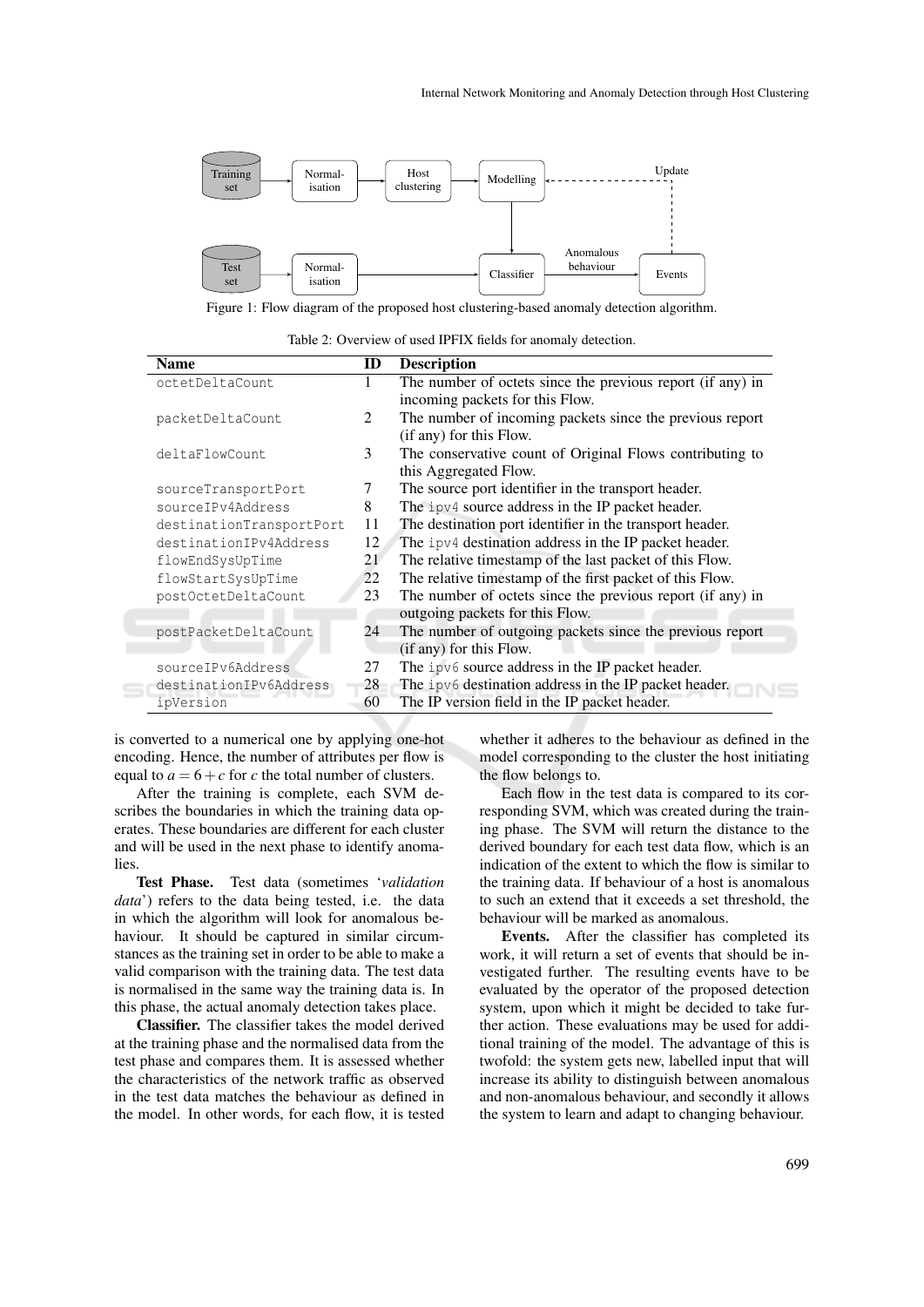#### 6 DISCUSSION

Using the UNB ICSX 2012 set (Shiravi et al., 2012), the methodology as set out in section 5 is carried out. The set comprises seven consecutive days (11th of June - 17th of June 2012) of IPFIX flow data (Table 2). The data included in the set is simulated data based on characteristics of real network data. For each day of the data set, there are up to 145 different hosts generating up to 74,370 internal network flows. Most interestingly, three of the seven days contain malicious internal network flows (Sunday 13 June - Tuesday 15 June). Since most data is labelled (albeit only the last six days), this set is suited for our purpose of evaluating the proposed methodology. Data from Saturday 12 June is used for model creation, while the proposed intrusion detection system is evaluated against the labeled data of Sunday, Monday and Tuesday.

The flow-based detection aims to detect anomalous network flows. Hence each network flow is compared to the SVM that is created in the modelling phase. Receiver Operating Characteristic (ROC) curves for flow-based anomaly detection are given in Figure 2 (a-c). These ROC curves plot the ratio of true positives against the ratio of false positives. ROC curves enable us to compare the performance of different detectors. The four clustering methods are compared to single model and per-host model benchmark approaches.

There are a number of conclusions that can be drawn from these results. First of all, it shows that all six different approaches are able to detect the malicious network traffic at the cost of some false positives. Hence by monitoring internal network traffic we are indeed able to detect malicious network traffic. Moreover, we see that in most situations clustering performs better in terms of detection compared to using no clustering or per-host modelling. We see that Stochastic Blockmodel clustering in all cases is better than applying no clustering. Both Mean-shift and Louvain compare in some cases better, in some cases worse than no clustering. *k*-means performs in almost all cases worse than applying no clustering.

Within the scope of detection of targeted attacks, it is more relevant to look at the classification of hosts rather than the classification of flows. For instance, an infected machine might initiate flows that are in itself barely anomalous, but the number of these flows together makes the machine's behaviour anomalous altogether. One could therefore accumulate the scores of each flow initiated by a host, and assign that score to the host. This enables us to identify anomalous hosts rather than just anomalous flows.

Therefore, it is also useful to consider ROC graphs for the detection rate of anomalous hosts. Figure 2 (df) shows the ROC curves per clustering method for Sunday the 13th of June till Tuesday the 15th of June, using Saturday the 12th of June as a training data. Within this dataset hosts are labelled as malicious or infected when they initiate at least one labeled connection. Note that in the dataset used, the number of hosts is rather small. Therefore these ROC curves are based on significantly less evaluations, hence the low resolution of the ROC curves.

For the 13th of June, it does not matter whether or not clustering is applied - this is probably due to the fact that the attack carried out on that day is so obvious that traditional methods are able to detect it as well. For the 14th of June, all clustering methods perform better on almost all false-positive ranges than both not applying clustering and clustering per host. The same conclusion applies to the 15th of June, although the difference is slightly smaller.

The results lead to the conclusion that internal network traffic is a useful source of information that can enable detection of malicious activity inside a network. Important phases of targeted attacks can be detected through analysis of internal network traffic, which remains unnoticed by most IDSs that focus on external network traffic.

Moreover, the clustering approach we propose, improves the performance of anomaly-based detection mechanisms. We have shown that there is always at least one clustering approach that performs better than the two benchmark approaches. Also, we showed that all clustering methods perform better when the method is applied to identifying malicious hosts. Specifically, SBM clustering offers a consistently better detection performance for detecting malicious flows. Hence, it is important to carefully consider the clustering method depending on the type of anomaly that must be detected.

If we compare the the trade-off between the processing burden and the performance, the proposed approach is the best option as well. The computational complexity of SVM is  $O(n^3)$  for *n* training samples (Bordes et al., 2005); therefore it is more efficient to have multiple SVM instances with some training samples than a single SVM with all the training samples. As such, detection applying a single model is computationally demanding, whereas per-host modelling has a relatively low computational cost. In this respect, our approach is in between of these two. Hence, the proposed approach improves the detection accuracy and diminishes the processing burden in comparison to single-model detection.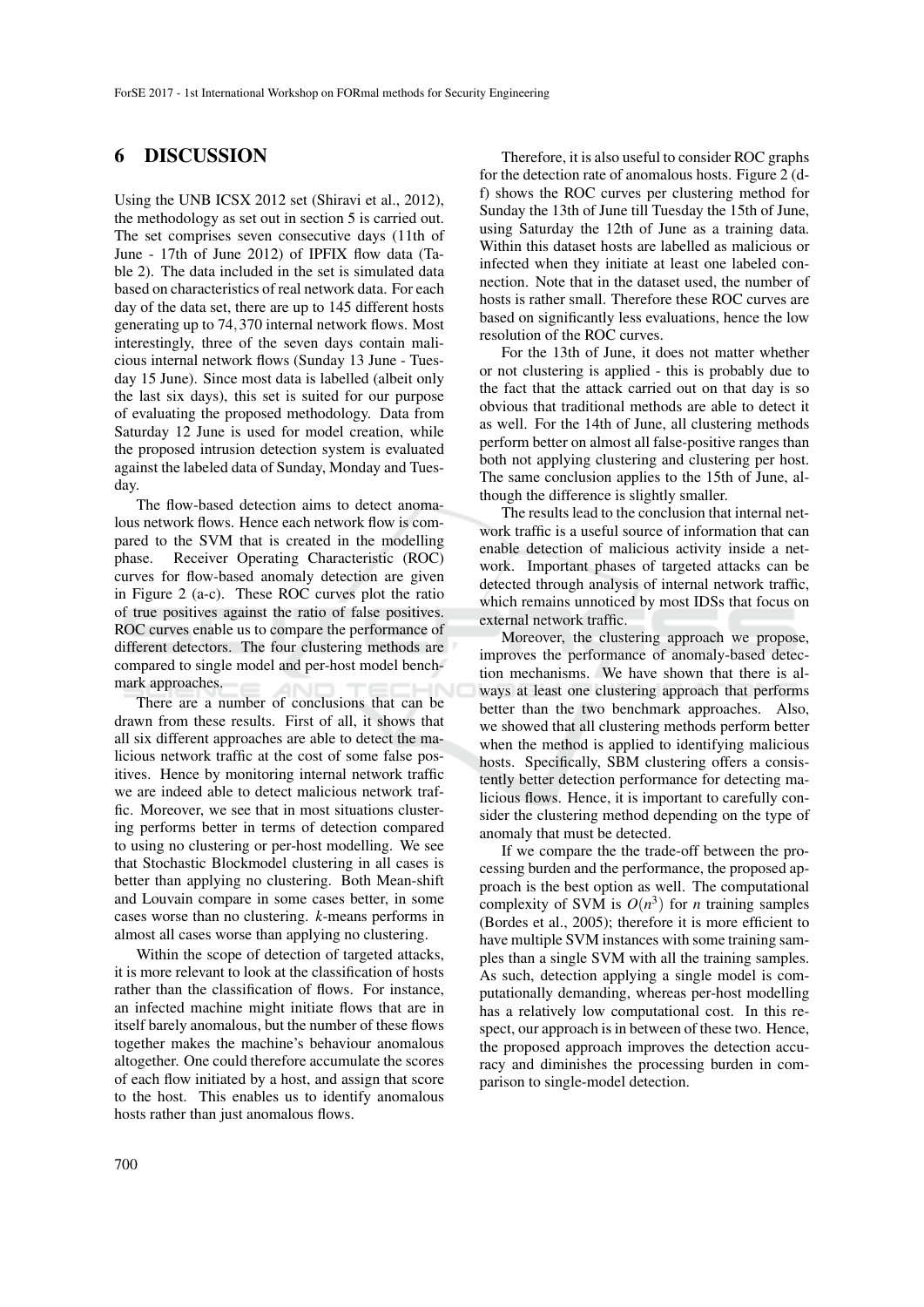

Figure 2: ROC curves for the UNB ICSX 2012 data set.

## 7 CONCLUSION

The increasing complexity of targeted attacks was primary motivation for this research. New and unseen attacks are frequently not detected by misusebased approaches whereas high false positives rates may plague anomaly-based detection. Moreover, internal network traffic is often overlooked by many intrusion detection systems yet still is a valuable information source. We investigated how well anomaly detection applying host clustering based on internal network traffic performs, in order to improve current detection mechanisms, focusing on detection of targeted attacks.

We have developed an anomaly detection system based on internal flow data as an initial demonstration of the usefulness of internal network traffic analysis. Other information sources, for instance DNS-

queries, Identity and Access Management logs and proxy logs, may also also suitable for revealing internal communication patterns and finding anomalous behaviour therein. Since the developed framework is generic further research could focus on the application of the proposed methodology on other information sources.

For furture work, the authors suggest evaluating more clustering techniques and anomaly detection algorithms. There are many more techniques available. Furthermore, the choice for the optimal clustering technique highly depends on the detection algorithm that is used. Hence, further research is necessary to apply application of clustering to be used for anomaly detection.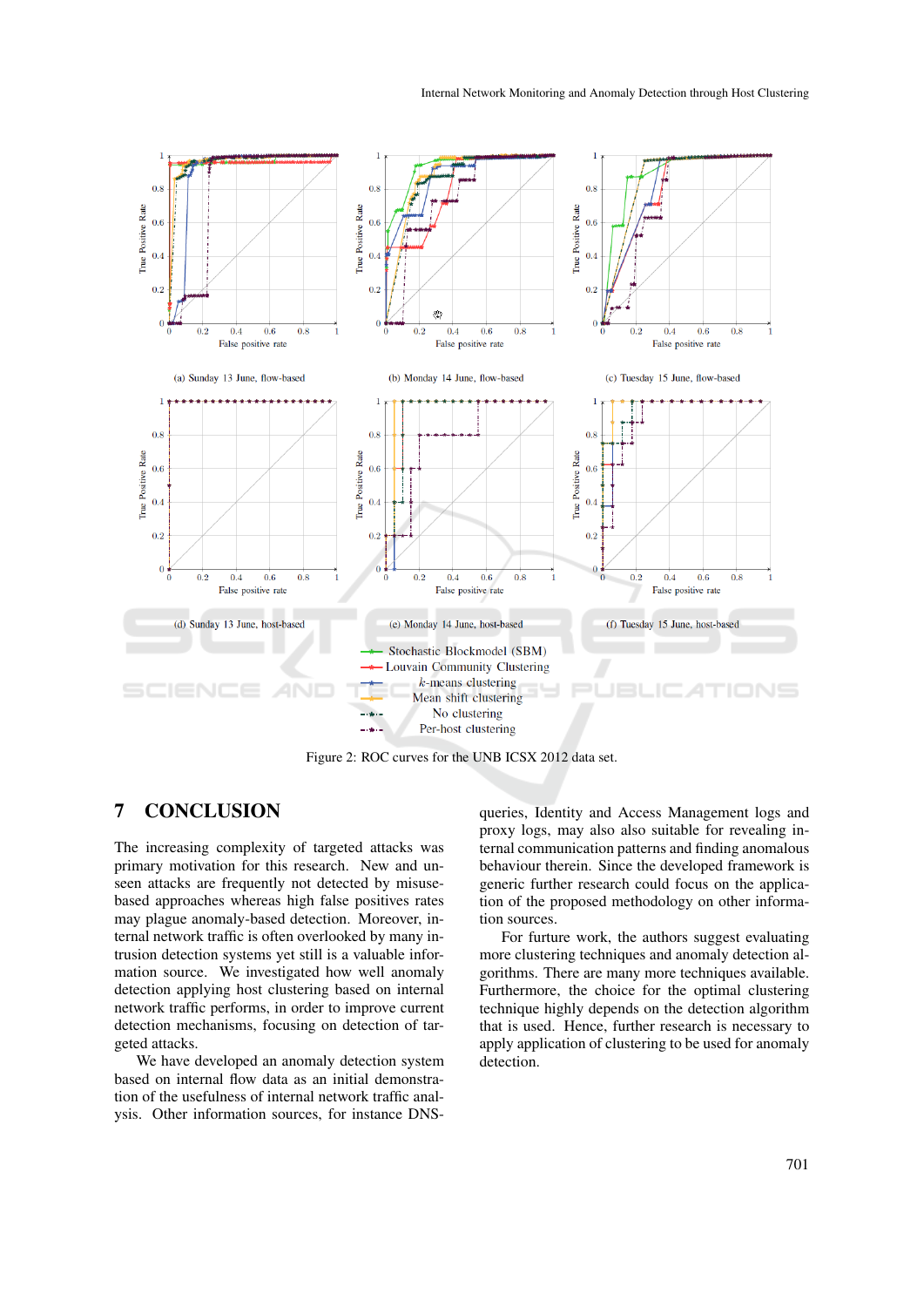#### REFERENCES

- Akoglu, L., Tong, H., and Koutra, D. (2015). Graph based anomaly detection and description: a survey. *Data Mining and Knowledge Discovery*, 29(3):626–688.
- Bencsáth, B., Pék, G., Buttyán, L., and Félegyházi, M. (2012). Duqu: Analysis, detection, and lessons learned. In *ACM European Workshop on System Security (EuroSec)*, volume 2012.
- Beukema, W. J. B. (2016). Enhancing network intrusion detection through host clustering. Master's thesis, University of Twente.
- Bordes, A., Ertekin, S., Weston, J., and Bottou, L. (2005). Fast kernel classifiers with online and active learning. *Journal of Machine Learning Research*, 6(Sep):1579– 1619.
- Boser, B. E., Guyon, I. M., and Vapnik, V. N. (1992). A training algorithm for optimal margin classifiers. In *Proceedings of the fifth annual workshop on Computational learning theory*, pages 144–152. ACM.
- Byrne, M. D. (2013). How many times should a stochastic model be run - An approach based on confidence intervals. In *Proceedings of the 12th International conference on cognitive modeling*, Ottawa.
- Claise, B., Quittek, J., Meyer, J., Bryant, S., and Aitken, P. (2015). Information Model for IP Flow Information Export. doi:http://dx.doi.org/10.17487/ rfc510210.17487/rfc5102.
- Comaniciu, D. and Meer, P. (2002). Mean shift: A robust approach toward feature space analysis. *IEEE Transactions on Pattern Analysis and Machine Intelligence*, 24(5):603–619.
- Dell SecureWorks (2013). Advanced persistent threat analysis. Accessed on 21/01/2016.
- Denning, D. E. (1987). An intrusion-detection model. *IEEE Transactions on Software Engineering*, 13(2):222– 232.
- Ehrlich, W. K., Karasaridis, A., Hoeflin, D. A., and Liu, D. (2010). Detection of spam hosts and spam bots using network flow traffic modeling. In *LEET*.
- Eskin, E. (2000). Anomaly detection over noisy data using learned probability distributions. In *In Proceedings of the International Conference on Machine Learning*. Citeseer.
- Eskin, E., Arnold, A., Prerau, M., Portnoy, L., and Stolfo, S. (2002). A geometric framework for unsupervised anomaly detection. In *Applications of data mining in computer security*, pages 77–101. Springer.
- Eskin, E., Lee, W., and Stolfo, S. J. (2001). Modeling system calls for intrusion detection with dynamic window sizes. In *DARPA Information Survivability Conference & Exposition II, 2001. DISCEX'01. Proceedings*, volume 1, pages 165–175. IEEE.
- Fortunato, S. (2010). Community detection in graphs. *Physics Reports*, 486(3):75–174.
- Harris, D. and Harris, S. (2012). *Digital design and computer architecture*. Elsevier.
- Holland, P. W., Laskey, K. B., and Leinhardt, S. (1983). Stochastic blockmodels: First steps. *Social Networks*,  $5(2):109 - 137.$
- Hutchins, E. M., Cloppert, M. J., and Amin, R. M. (2011). Intelligence-driven computer network defense informed by analysis of adversary campaigns and intrusion kill chains. *Leading Issues in Information Warfare & Security Research*, 1:80.
- Jain, A. K. (2010). Data clustering: 50 years beyond Kmeans. *Pattern Recognition Letters*, 31(8):651–666.
- Jain, A. K., Topchy, A., Law, M. H. C., and Buhmann, J. M. (2004). Landscape of Clustering Algorithms. In *Proceedings of the Pattern Recognition, 17th International Conference on (ICPR'04) Volume 1 - Volume 01*, ICPR '04, pages 260–263, Washington, DC, USA. IEEE Computer Society.
- Kaspersky (2015). Carbanak APT: The Great Bank Robbery. Accessed on 18/2/2016.
- Langner, R. (2011). Stuxnet: Dissecting a cyberwarfare weapon. *IEEE Security and Privacy*, 9(3):49–51.
- Lazarevic, A., Kumar, V., and Srivastava, J. (2005). Intrusion detection: A survey. In Kumar, V., Srivastava, J., and Lazarevic, A., editors, *Managing Cyber Threats: Issues, Approaches, and Challenges*, pages 19–78. Springer US, Boston, MA.
- Li, Y., Wang, J.-L., Tian, Z.-H., Lu, T.-B., and Young, C. (2009). Building lightweight intrusion detection system using wrapper-based feature selection mechanisms. *Computers & Security*, 28(6):466 – 475.
- MacQueen, J. (1967). Some methods for classification and analysis of multivariate observations. In *Proceedings of the fifth Berkeley symposium on mathematical statistics and probability*, volume 1(14), pages 281– 297. Oakland, CA, USA.
- Research and Markets (2015). Advanced persistent threat protection market - global forecast to 2020.
- Roy, D. B. and Chaki, R. (2014). State of the art analysis of network traffic anomaly detection. In *Applications and Innovations in Mobile Computing (AIMoC), 2014*, pages 186–192. IEEE.
- Sabahi, F. and Movaghar, A. (2008). Intrusion Detection: A Survey. In *Systems and Networks Communications, 2008. ICSNC '08. 3rd International Conference on*, pages 23–26.
- Scarfone, K. A. and Mell, P. M. (2007). SP 800-94. Guide to Intrusion Detection and Prevention Systems (IDPS). Technical report, National Institute of Standards & Technology, Gaithersburg, MD, United States.
- Schölkopf, B., Platt, J. C., Shawe-Taylor, J., Smola, A. J., and Williamson, R. C. (2001). Estimating the support of a high-dimensional distribution. *Neural computation*, 13(7):1443–1471.
- Shiravi, A., Shiravi, H., Tavallaee, M., and Ghorbani, A. A. (2012). Toward developing a systematic approach to generate benchmark datasets for intrusion detection. *Computers & Security*, 31(3):357 – 374.
- Virvilis, N. and Gritzalis, D. (2013). The Big Four What We Did Wrong in Advanced Persistent Threat Detection? In *Availability, Reliability and Security (ARES), 2013 Eighth International Conference on*, pages 248– 254.
- Wei, S., Mirkovic, J., and Kissel, E. (2006). Profiling and clustering internet hosts. *DMIN*, 6:269–75.